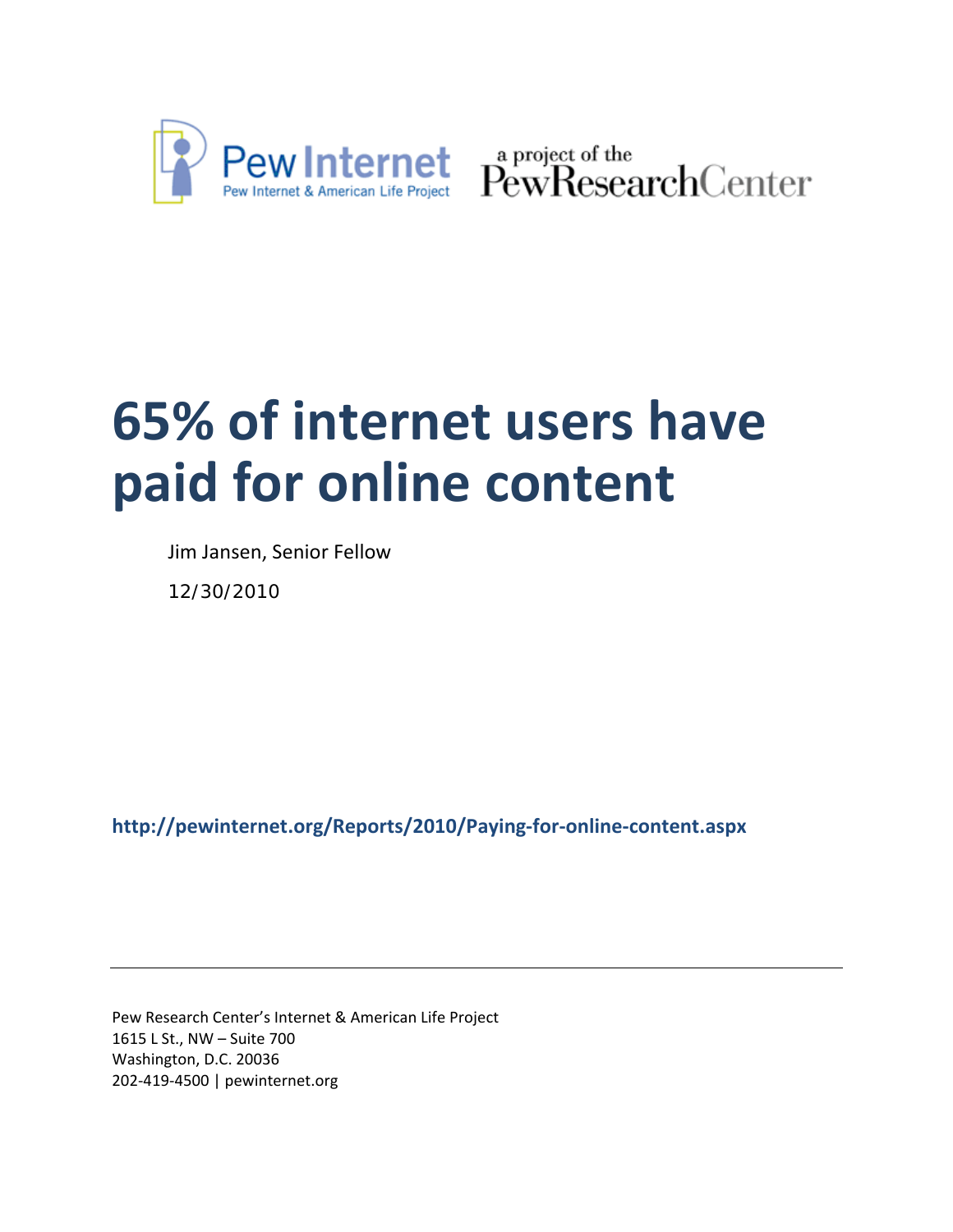## **65% of internet users have paid to access or download some kind of online digital content. Music and software are the most common kinds of content purchased.**

Nearly two-thirds of internet users – 65% – have paid to download or access some kind of online content from the internet, ranging from music to games to news articles. Music, software, and apps are the most popular content that internet users have paid to access or download, although the range of paid online content is quite varied and widespread.

In a survey of 755 internet users between 28 October and 1 November 2010, respondents were asked about 15 different kinds of online material that could be purchased or access after a payment. The online content that we were trying to assess in this survey is "intangible" digital products such as software, articles, and music that need not have a physical form. This is in contrast to something we have measured in previous surveys but were not trying to capture here: the use of the internet to purchase "tangible" products such as clothes, CDs, books, or computers or tangible services such as hotel reservations or airline tickets.

In this survey we asked the following question: "Please tell me if you have ever paid to access or to download any of the following types of online content?" And we found:

- 33% of internet users have paid for digital music online
- 33% have paid for software
- 21% have paid for apps for their cell phones or tablet computers
- 19% have paid for digital games
- 18% have paid for digital newspaper, magazine, or journal articles or reports
- 16% have paid for videos, movies, or TV shows
- 15% have paid for ringtones
- 12% have paid for digital photos
- 11% have paid for members-only premium content from a website that has other free material on it
- 10% have paid for e-books
- 7% have paid for podcasts
- 5% have paid for tools or materials to use in video or computer games
- 5% have paid for "cheats or codes" to help them in video games
- 5% have paid to access particular websites such as online dating sites or services
- 2% have paid for adult content

And 6% of internet users said they had paid for another kind of content that had not been mentioned in the list of 15 we offered.

One can use the metaphor of *bits* and *atoms* when referring to online content (i.e., bits) and tangible products (i.e., atoms). In this report, we are examining bits rather than atoms and specifically online content that one must pay for rather than accessing for free.

Of those internet users who have purchased online content, nearly half (46%) have purchased only one or two of the types of content covered in our survey . Some 16% have purchased six or more types of content.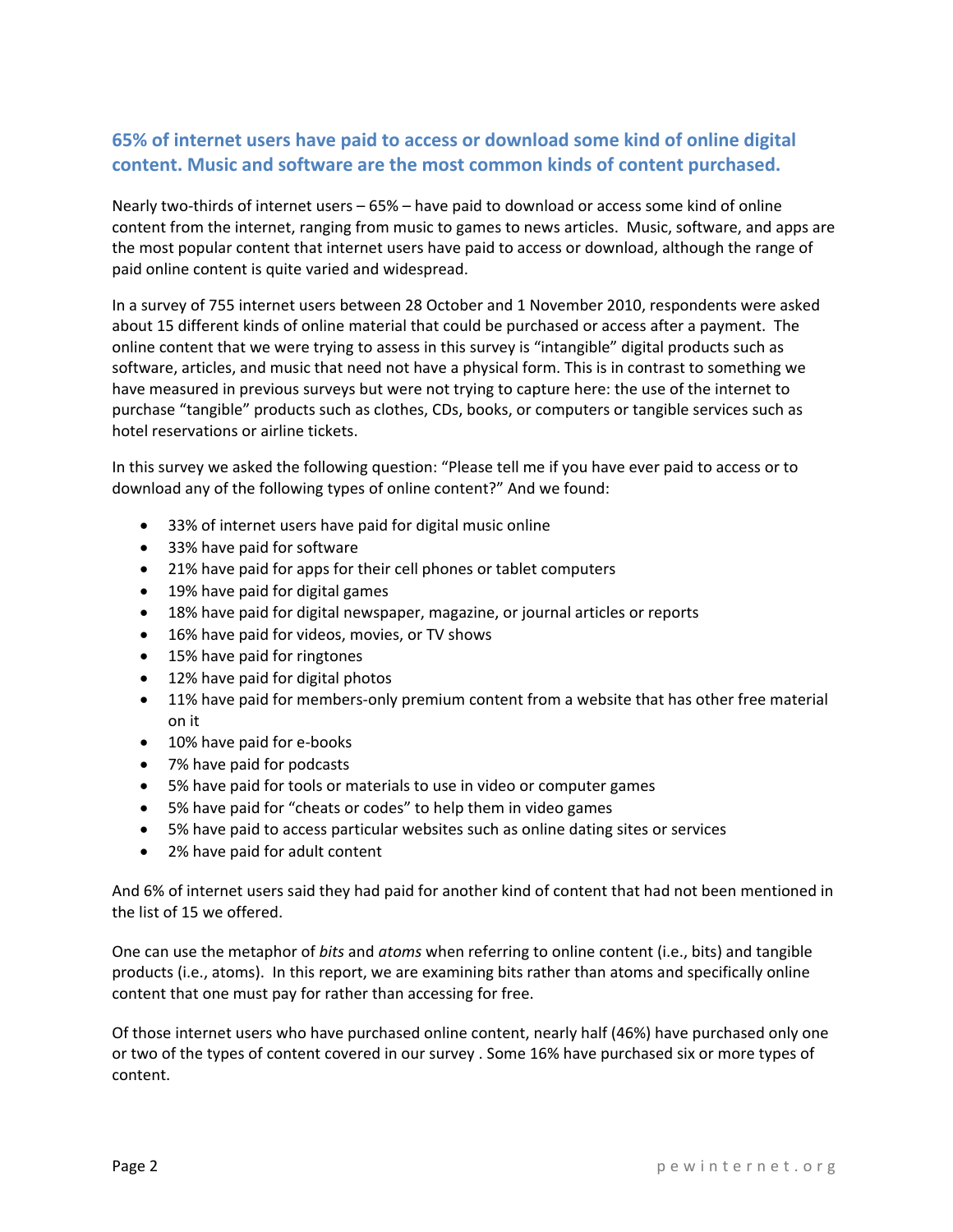Figure 1 below shows the percentages of internet users purchasing online content who accessed or downloaded one, two, three, or more types of online content that we queried in this survey.



**Figure 1. Number of online content types purchased by internet users**

**Source:** Pew Research Center's Internet & American Life Project, October 28‐November 1, 2010 Tracking Survey. N=755 adults and the margin of error is +/‐ 3.9 percentage points.

## **Typical user pays about \$10 per month for online content.**

The average expense for those who have paid for content was approximately \$47 per month for material they have downloaded or accessed, including both subscription (an average of \$12 per month) and individual file access (an average of \$22 per month). However, some extremely high‐end users pull the average higher, with most purchasers spending about \$10 per month.

## **Accessing and paying for online content**

Concerning methods of accessing online content, the majority of the internet users pay for subscription services (23%), versus downloading an individual file (16%), or accessing streaming content (8%).

As shown in Figure 2, most internet users who have accessed online content have utilized only one method of access and payment (66%).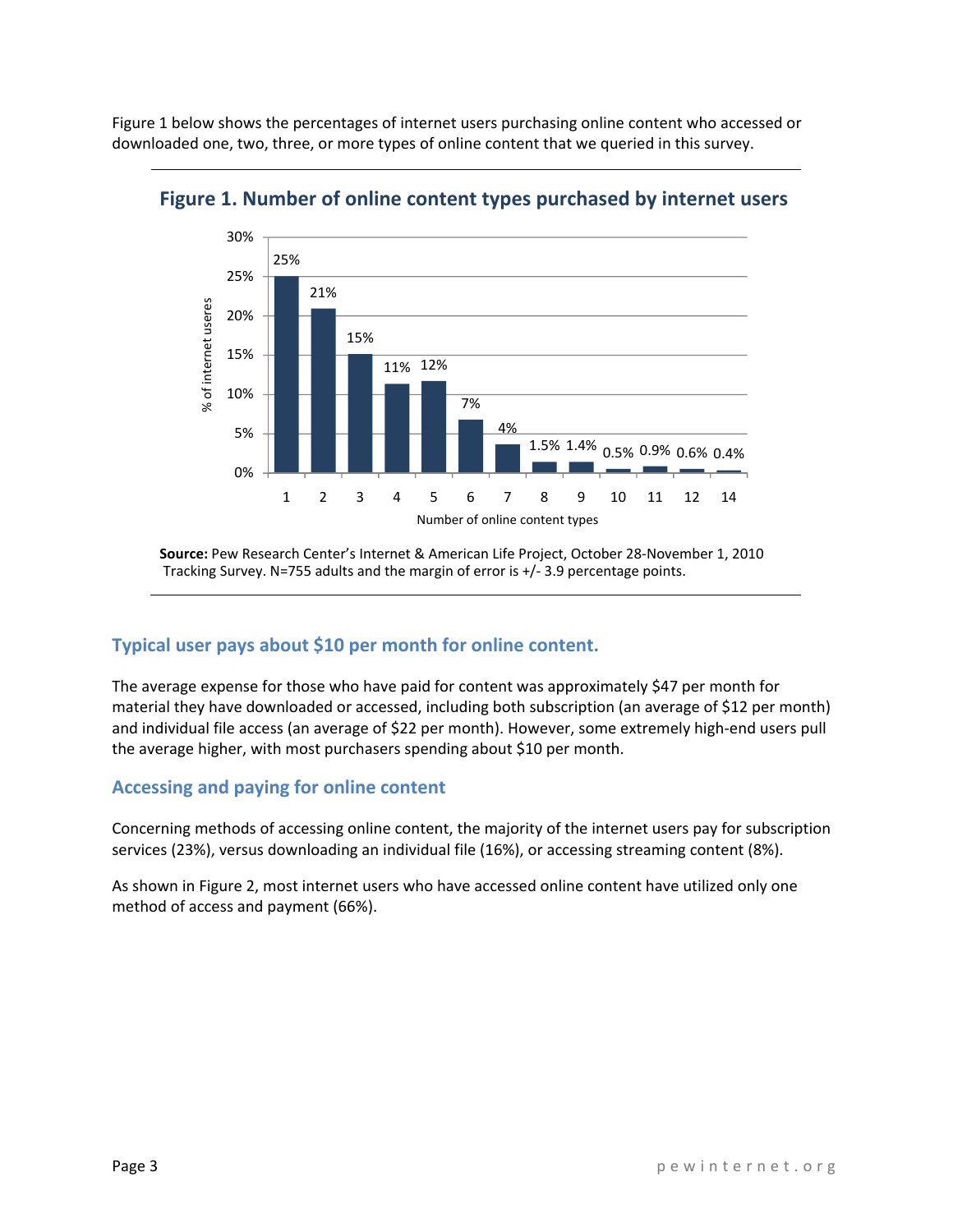

**Figure 2. Number of types of payment methods** 

**Source:** Pew Research Center's Internet & American Life Project, October 28‐ November 1, 2010 Tracking Survey. N=755 adults and the margin of error is +/‐ 3.9 percentage points.

## **Background: Importance and implications of paying for online content**

The internet has become a viable distribution channel for a variety of online content, especially in the era of broadband. The Pew Research Center's Internet & American Life surveys show that roughly 66% of American adults currently have home broadband connections, which enables users to quickly and easily download software, movies, television shows, music, e‐books, and news articles. As a result, more and more commercial entities are exploring the internet as a business model for delivering these types of digital content and media to potential consumers. In addition, non‐commercial organizations are looking to the internet to distribute for‐fee content. So far, all the material that is distributed by the internet is "intangible," but some commentators have pointed to a future in which the internet, combined with other technologies such as three‐dimensional printers, distribute tangible goods that can be assembled by the end user.  $1$ 

Some observers have questioned whether internet users are willing to pay for online content and many media sectors are struggling with the disruption that digital networks have created for their businesses.<sup>2</sup> The issue of people's willingness to pay for online material has enormous implications for media companies, artistic creators, and others who are hoping to sustain themselves – or grow new businesses – by raising revenues through online purchases.

The Pew Internet Project set out to get a broad overview on this subject by exploring what types of online content internet users are purchasing, how they are purchasing it, and who is doing the purchasing. The survey data reported here are from telephone interviews with a nationally representative sample of 1,003 adults living in the continental United States – of whom 755 are internet users. Telephone interviews were conducted by landline (672) and cell phone (331, including 134 respondents who say they do not have a landline phone). Interviews were done in English by Princeton Data Source from October 28‐November 1, 2010. Statistical results are weighted to correct known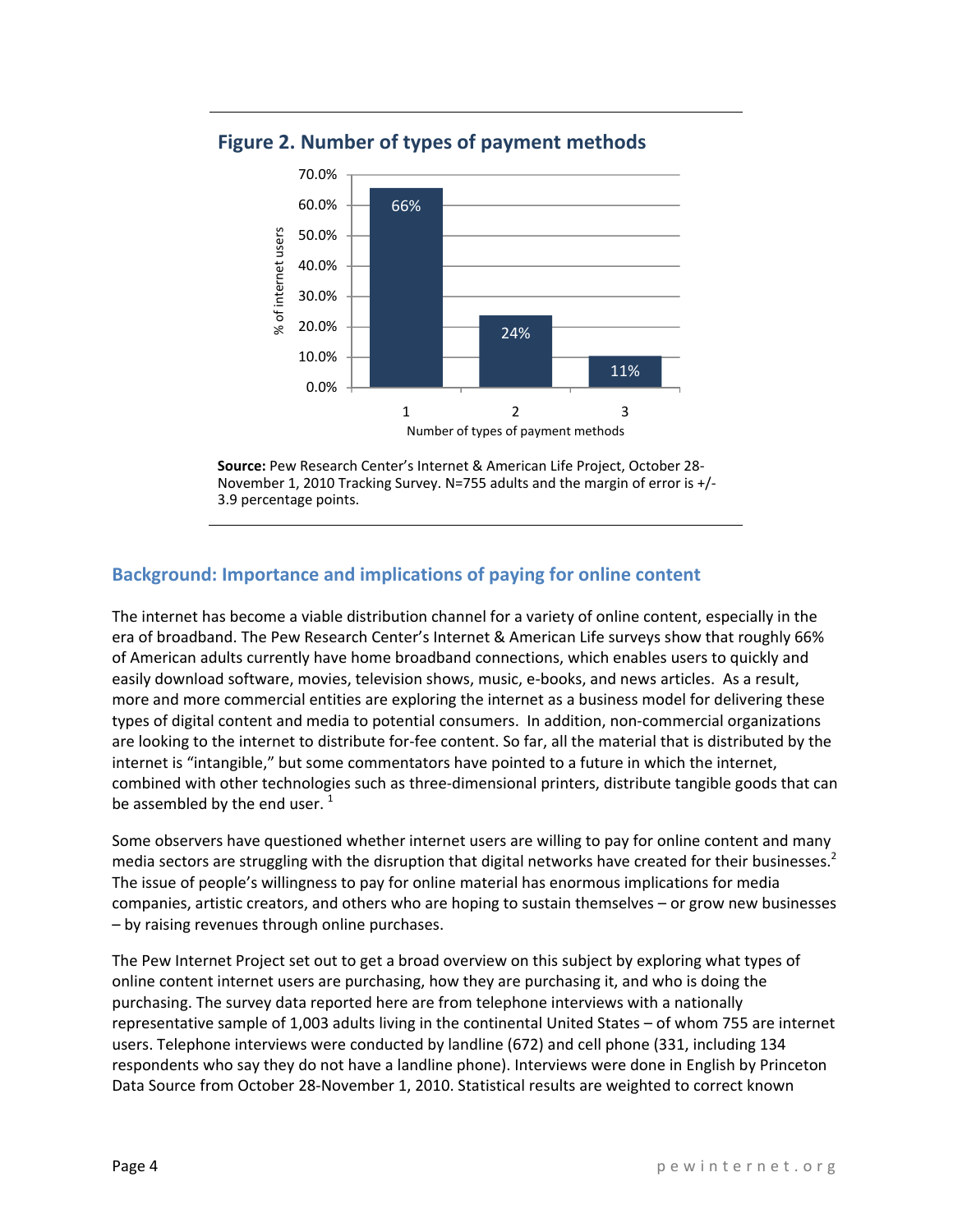demographic discrepancies. The margin of sampling error for the complete set of weighted data is ±3.7 percentage points, and the margin of error on the internet sample is +/‐ 3.9 percentage points.

In the survey, we asked if respondents had ever paid to access or download a particular type of online content. We queried for 15 types of online content and then asked an open-ended question about whether respondents had paid for another type of content not on our list. We then asked how respondents paid for online content, whether via a subscription, to download an individual file, or to access streaming online content. Finally, we inquired about how much respondents had paid for subscription services in the last year and how much they had paid for other types of online content in the last month.

## **Online content versus tangible products and services**

We found that 65% of internet users said they had paid for at least one of those 15 kinds of content – or another kind that was not on our list but mentioned by respondents. This is roughly the same as the percentage of internet users who have said in other Pew Internet surveys that they had purchased tangible goods online such as books, music CDs, toys, or clothing. In a survey in May 2010, 66% of internet users said they had done that.<sup>3</sup>

We also found in that May 2010 survey that 66% of internet users said they have made travel purchases or reservations online (i.e., airline ticket, hotel room, or rental car).<sup>3</sup>

#### **Demographic factors**

The overall demographic picture of online content purchasers is spelled out in Tables 1 through 4 below. There are some notable findings:

- Similar percentages of men and women internet users say they pay for online content in most of the examples we gave, with the exception of software, for which online men are more likely to purchase than online women.
- There does not appear to be a racial divide among internet users associated with accessing online content, with whites and non‐whites equally as likely to have purchased most forms of online content.
- Internet users between the ages of 30-49 are the most likely to have purchased most kinds of content, compared with those who are younger or older.
- The internet users who have college degrees or some college generally are more likely to purchase online content than internet users with a high school or less than a high school education.
- There is also a correlation between income levels and paying for online content, with the internet users who live in higher-income bracket households more likely to pay for various kinds of content than those who live in lower‐income brackets.

Concerning paying for music online, the internet users in the 18‐ 29 and 30‐49 age groups are more likely to be online purchasers than those in the older age groups. Also, those in the higher income households purchase music in significantly higher percentages than those in the lower income brackets.

For software, male internet users purchase software online in significantly higher percentages than female internet users. More internet users in the 30‐49 age group buy online software than those in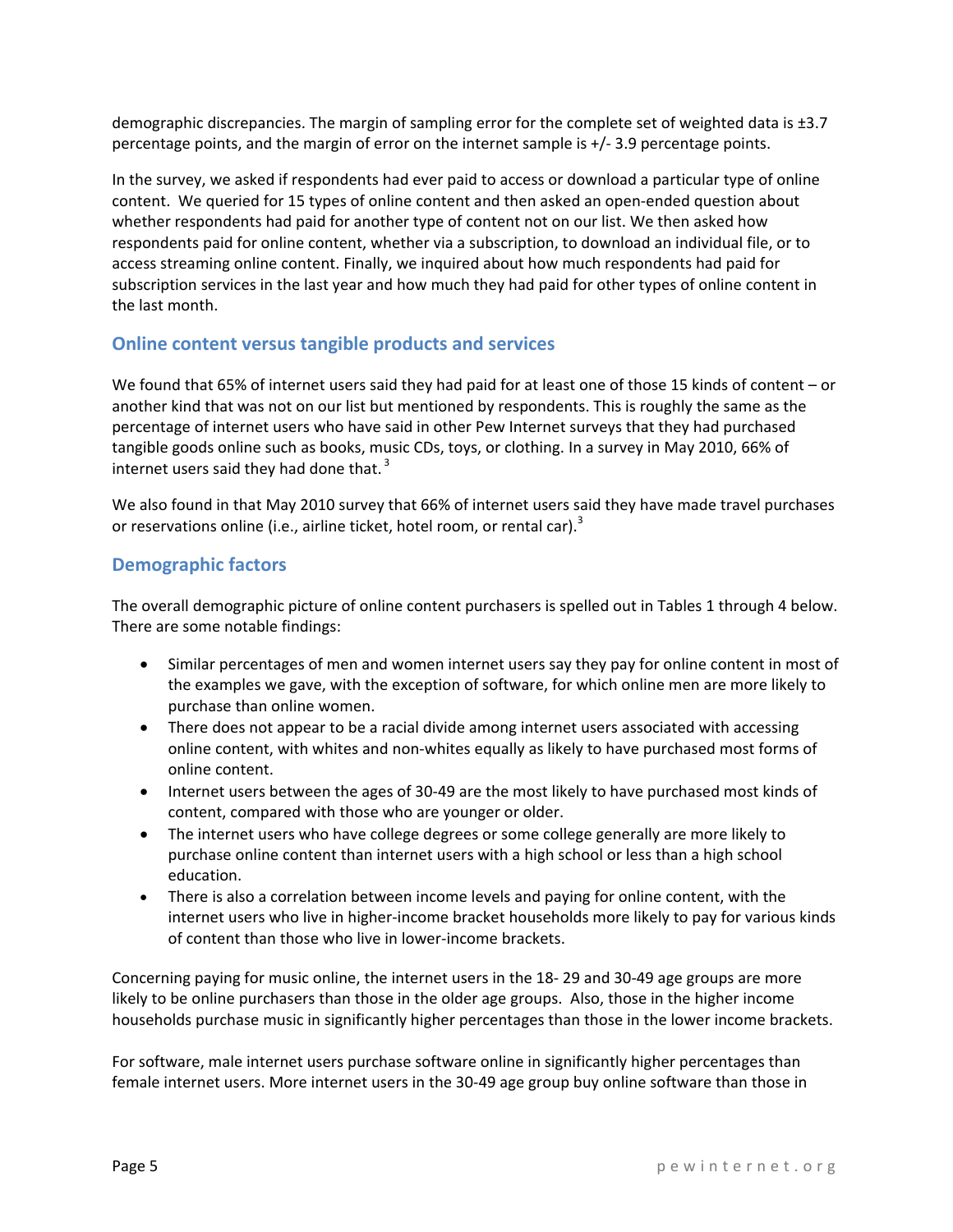other age groups. The more educated and those in the highest income bracket purchase software in significantly higher percentages than those less educated and less well off internet users.

| Demographics                    | Percentage of internet users who<br>purchased online content type |     |     |     |  |
|---------------------------------|-------------------------------------------------------------------|-----|-----|-----|--|
| (as groups of internet users)   | <b>Software</b><br><b>Music</b><br><b>Apps</b><br><b>Games</b>    |     |     |     |  |
| <b>Total internet users</b>     | 33%                                                               | 33% | 22% | 19% |  |
| Gender                          |                                                                   |     |     |     |  |
| Male                            | 35                                                                | 40  | 22  | 20  |  |
| Female                          | 32                                                                | 26  | 21  | 19  |  |
| Race                            |                                                                   |     |     |     |  |
| White                           | 32                                                                | 33  | 20  | 18  |  |
| Non-whites                      | 35                                                                | 30  | 22  | 23  |  |
| Age (at time of survey)         |                                                                   |     |     |     |  |
| 18-29                           | 43                                                                | 26  | 26  | 26  |  |
| 30-49                           | 45                                                                | 39  | 29  | 22  |  |
| 50-64                           | 16                                                                | 35  | 12  | 13  |  |
| $65+$                           | 12                                                                | 22  | 6   | 9   |  |
| <b>Education</b>                |                                                                   |     |     |     |  |
| High school or some high school | 23                                                                | 22  | 19  | 17  |  |
| Some college                    | 36                                                                | 33  | 24  | 24  |  |
| College graduate or more        | 43                                                                | 46  | 24  | 19  |  |
| <b>Household income</b>         |                                                                   |     |     |     |  |
| < \$30,000                      | 26                                                                | 22  | 17  | 19  |  |
| \$30,000 - \$49,999             | 29                                                                | 32  | 19  | 18  |  |
| \$50,000 - \$74,999             | 42                                                                | 34  | 24  | 21  |  |
| \$75,000+                       | 43                                                                | 44  | 31  | 24  |  |

## **Table 1. Paying for online content**

**Source:** Pew Research Center's Internet & American Life Project, October 28‐November 1, 2010 Tracking Survey. N=755 adults and the margin of error is +/‐ 3.9 percentage points.

There is a nearly identical disparity with age and income among internet users concerning the purchase of apps.

With games, the only significant difference is related to age. The internet users in the 18‐29 and 30‐49 age groups are more likely to be purchasers than those in the 50-64 and 65+ age groups.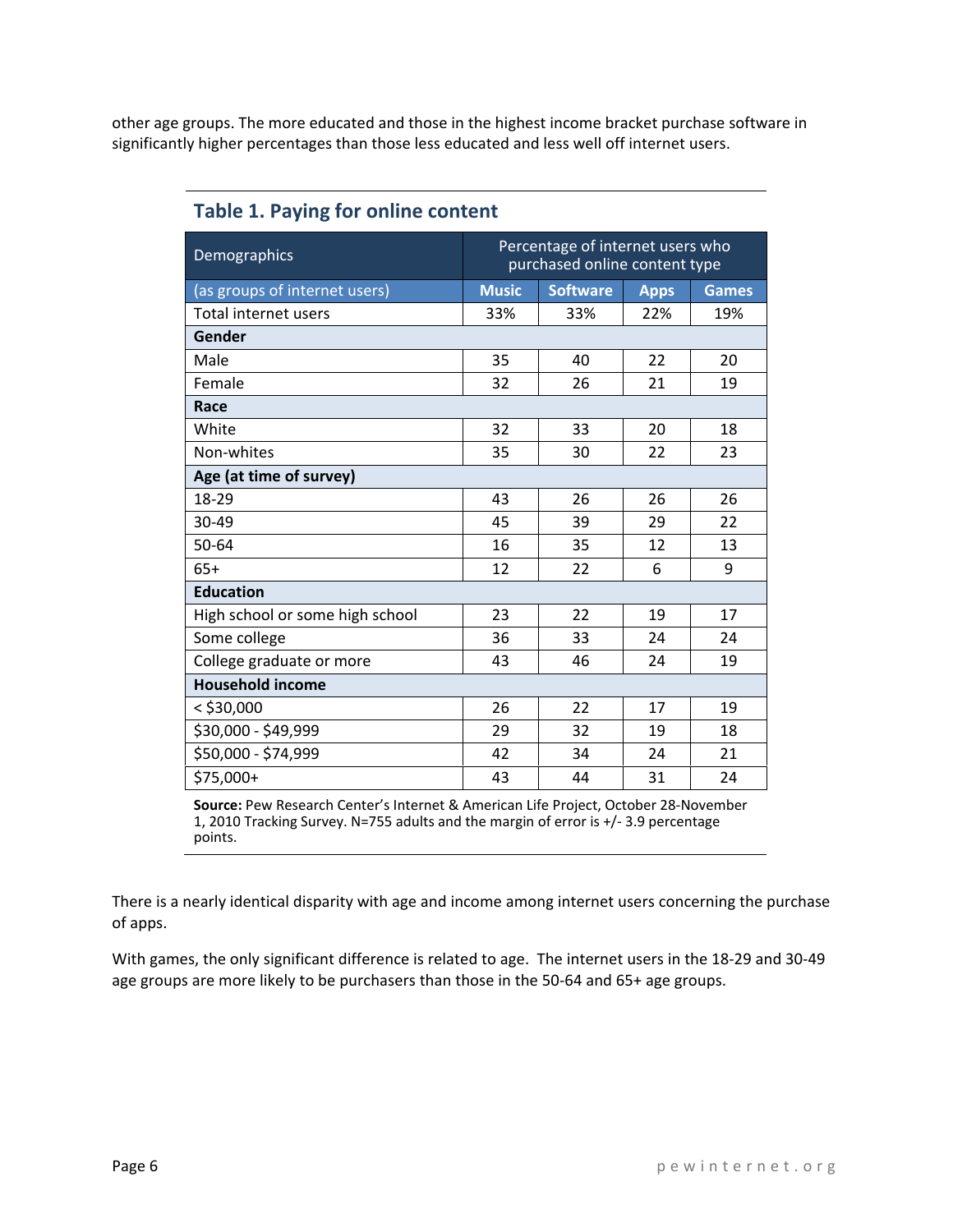|  |  |  |  | <b>Table 2. Paying for online content</b> |
|--|--|--|--|-------------------------------------------|
|--|--|--|--|-------------------------------------------|

| Demographics                    | Percentage of internet users who<br>purchased online content type |     |     |                |  |
|---------------------------------|-------------------------------------------------------------------|-----|-----|----------------|--|
| (as groups of internet users)   | <b>News</b><br><b>Movies</b><br><b>Ringtones</b><br><b>Photos</b> |     |     |                |  |
| Total internet users            | 18%                                                               | 16% | 15% | 12%            |  |
| Gender                          |                                                                   |     |     |                |  |
| Male                            | 17                                                                | 16  | 14  | 11             |  |
| Female                          | 18                                                                | 16  | 16  | 14             |  |
| Race                            |                                                                   |     |     |                |  |
| White                           | 18                                                                | 15  | 13  | 13             |  |
| Non-whites                      | 17                                                                | 15  | 21  | 11             |  |
| Age (at time of survey)         |                                                                   |     |     |                |  |
| 18-29                           | 18                                                                | 21  | 23  | 9              |  |
| 30-49                           | 17                                                                | 21  | 17  | 15             |  |
| 50-64                           | 15                                                                | 9   | 10  | 13             |  |
| $65+$                           | 18                                                                | 6   | 6   | 9              |  |
| <b>Education</b>                |                                                                   |     |     |                |  |
| High school or some high school | 10                                                                | 10  | 15  | 8              |  |
| Some college                    | 17                                                                | 19  | 18  | 14             |  |
| College graduate or more        | 27                                                                | 21  | 13  | 16             |  |
| <b>Household income</b>         |                                                                   |     |     |                |  |
| $<$ \$30,000                    | 12                                                                | 14  | 14  | $\overline{7}$ |  |
| \$30,000 - \$49,999             | 12                                                                | 19  | 17  | 20             |  |
| \$50,000 - \$74,999             | 16                                                                | 13  | 23  | 19             |  |
| \$75,000+                       | 25                                                                | 20  | 16  | 17             |  |

**Source:** Pew Research Center's Internet & American Life Project, October 28‐November 1, 2010 Tracking Survey. N=755 adults and the margin of error is +/‐ 3.9 percentage points.

Concerning newspaper, magazine, journal articles or reports, the internet users among college graduates and those in the \$75K+ household‐income bracket are more likely to be purchasers of this type of online content than internet users in other educational groupings and income brackets.

With online videos, movies, or TV content, internet users in 18‐29 and 30‐49 age groupings are more likely to be purchasers than those in the older age groupings.

For ringtones, internet users in 18‐29 and 30‐49 age groupings are content purchasers in significantly higher percentages than those in the older age groupings.

Concerning photos, internet users in household earning \$75K+ and \$50K‐\$75K are more likely to buy photos online than those earning less income.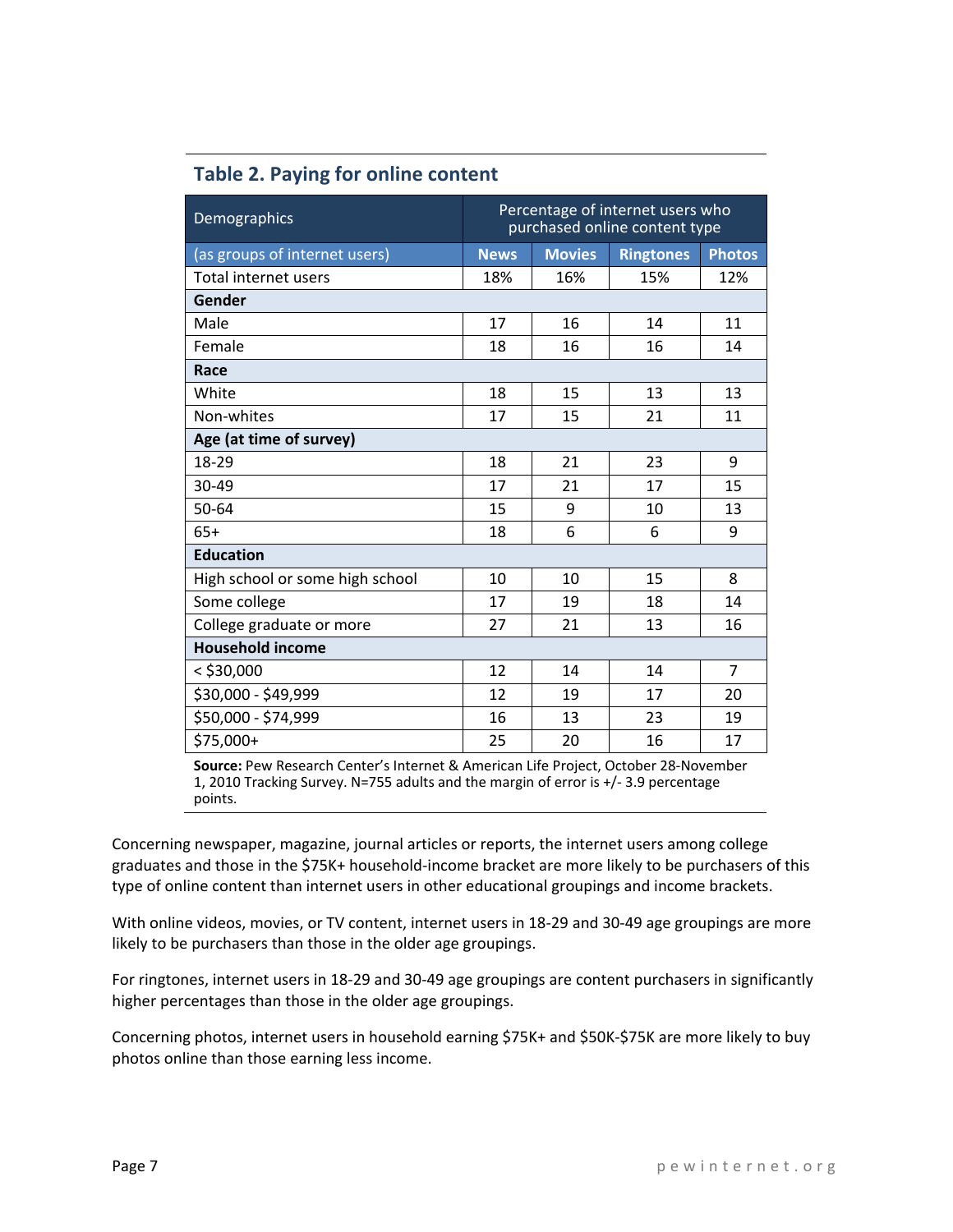| Demographics                    | Percentage of internet users who<br>purchased online content type |                |                |                |  |
|---------------------------------|-------------------------------------------------------------------|----------------|----------------|----------------|--|
| (as groups of internet users)   | Premium<br>content                                                | e-books        | <b>Podcast</b> | Game<br>tools  |  |
| Total internet users            | 11%                                                               | 10%            | 7%             | 5%             |  |
| Gender                          |                                                                   |                |                |                |  |
| Male                            | 13                                                                | 8              | 9              | 6              |  |
| Female                          | 9                                                                 | 11             | 6              | 5              |  |
| Race                            |                                                                   |                |                |                |  |
| White                           | 11                                                                | 9              | $\overline{7}$ | 5              |  |
| Non-whites                      | 11                                                                | 11             | 7              | 4              |  |
| Age (at time of survey)         |                                                                   |                |                |                |  |
| 18-29                           | 12                                                                | $\overline{7}$ | $\overline{7}$ | 5              |  |
| 30-49                           | 11                                                                | 14             | 11             | 6              |  |
| 50-64                           | 14                                                                | 8              | 4              | 5              |  |
| $65+$                           | 6                                                                 | 4              | 3              | $\mathbf{1}$   |  |
| <b>Education</b>                |                                                                   |                |                |                |  |
| High school or some high school | 7                                                                 | 4              | 5              | 4              |  |
| Some college                    | 15                                                                | 11             | 6              | $\overline{7}$ |  |
| College graduate or more        | 13                                                                | 15             | 11             | 5              |  |
| <b>Household income</b>         |                                                                   |                |                |                |  |
| $<$ \$30,000                    | 6                                                                 | 10             | 5              | 4              |  |
| \$30,000 - \$49,999             | 10                                                                | 6              | 6              | 5              |  |
| \$50,000 - \$74,999             | 13                                                                | 8              | 5              | 11             |  |
| \$75,000+                       | 17                                                                | 12             | 12             | 6              |  |

## **Table 3. Paying for online content**

**Source:** Pew Research Center's Internet & American Life Project, October 28‐November 1, 2010 Tracking Survey. N=755 adults and the margin of error is +/‐ 3.9 percentage points.

For premium or members-only content on a website, those in the \$75K income bracket were more likely to pay for this type of content than those in the lowest income bracket.

Concerning e‐books, internet users in 30‐49 age grouping paid in significantly higher percentages than those in any other age groupings.

With podcasts, again, internet users in 30-49 age grouping bought in significantly higher percentages than those in any other age groupings.

Focusing on the population that purchases tools, skills, or materials to use in online games, those in the 64+ age group do so in significantly smaller percentages than those in some other age groupings. Those in the \$50K‐\$75k household‐income brackets paid for this type of content more than those in the lowest income grouping.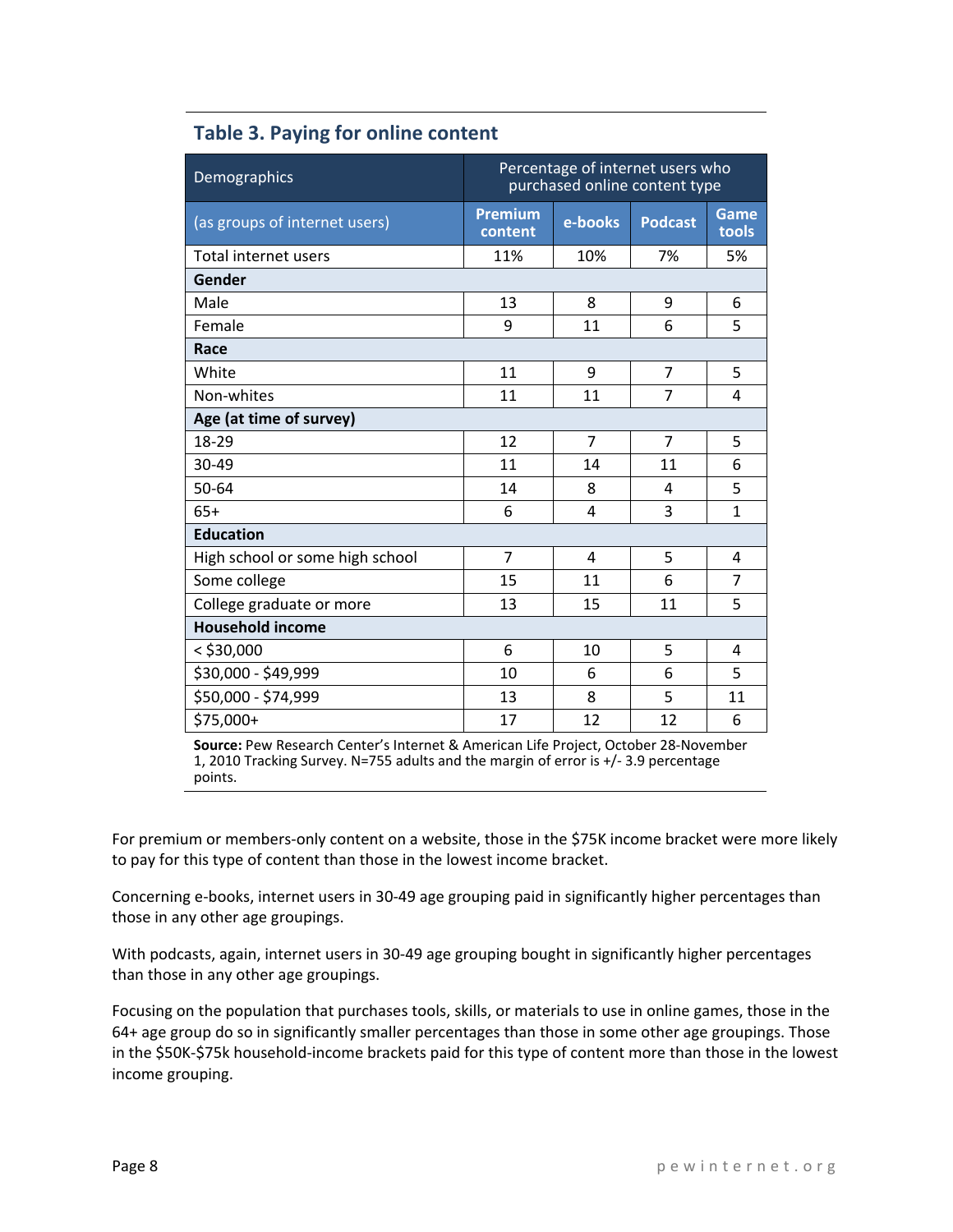| Demographics                    | Percentage of internet users who<br>purchased online content type |                                                |                |                |  |  |
|---------------------------------|-------------------------------------------------------------------|------------------------------------------------|----------------|----------------|--|--|
| (as groups of internet users)   | <b>Cheats</b>                                                     | <b>Adult</b><br><b>Service</b><br><b>Other</b> |                |                |  |  |
| Total internet users            | 5%                                                                | 5%                                             | 2%             | 6%             |  |  |
| Gender                          |                                                                   |                                                |                |                |  |  |
| Male                            | 6                                                                 | 4                                              | $\overline{4}$ | 9              |  |  |
| Female                          | 4                                                                 | 5                                              | $~\sim$ $~$    | 4              |  |  |
| Race                            |                                                                   |                                                |                |                |  |  |
| White                           | 5                                                                 | 5                                              | $\overline{2}$ | 6              |  |  |
| Non-whites                      | 5                                                                 | $\overline{2}$                                 | $\overline{2}$ | 5              |  |  |
| Age (at time of survey)         |                                                                   |                                                |                |                |  |  |
| 18-29                           | 3                                                                 | $\mathbf{1}$                                   | $\Omega$       | 4              |  |  |
| 30-49                           | 9                                                                 | 6                                              | 4              | 6              |  |  |
| 50-64                           | $\overline{2}$                                                    | 7                                              | 3              | 8              |  |  |
| $65+$                           | $\overline{1}$                                                    | $\overline{2}$                                 | $\mathbf{1}$   | 8              |  |  |
| <b>Education</b>                |                                                                   |                                                |                |                |  |  |
| High school or some high school | 7                                                                 | $\overline{a}$                                 | $\mathbf{1}$   | 5              |  |  |
| Some college                    | 3                                                                 | 4                                              | 4              | $\overline{7}$ |  |  |
| College graduate or more        | 5                                                                 | 6                                              | $\overline{2}$ | 7              |  |  |
| <b>Household income</b>         |                                                                   |                                                |                |                |  |  |
| $<$ \$30,000                    | 4                                                                 | $\overline{a}$                                 | 3              | $\overline{7}$ |  |  |
| \$30,000 - \$49,999             | 3                                                                 | $\overline{2}$                                 | $\mathbf{1}$   | 4              |  |  |
| \$50,000 - \$74,999             | 5                                                                 | 7                                              | $\overline{2}$ | 10             |  |  |
| \$75,000+                       | $\overline{7}$                                                    | 5                                              | $\mathbf{1}$   | 5              |  |  |

## **Table 4. Paying for online content**

**Source:** Pew Research Center's Internet & American Life Project, October 28‐November 1, 2010 Tracking Survey. N=755 adults and the margin of error is +/‐ 3.9 percentage points.

For "cheats" or codes to help in playing online games, a higher percentage of internet users in 30‐49 age paid for this type of content than those in any other age groupings. Internet users with a high school education or less also purchased this online content in significantly higher numbers.

With paying for a website or online service, such as a dating site or service, the online Americans in the 18-29 age bracket and 65+ group do so in significantly lesser percentages than those in other age groupings.

Internet‐using males are more likely to report paying for adult content and other types of online content than females.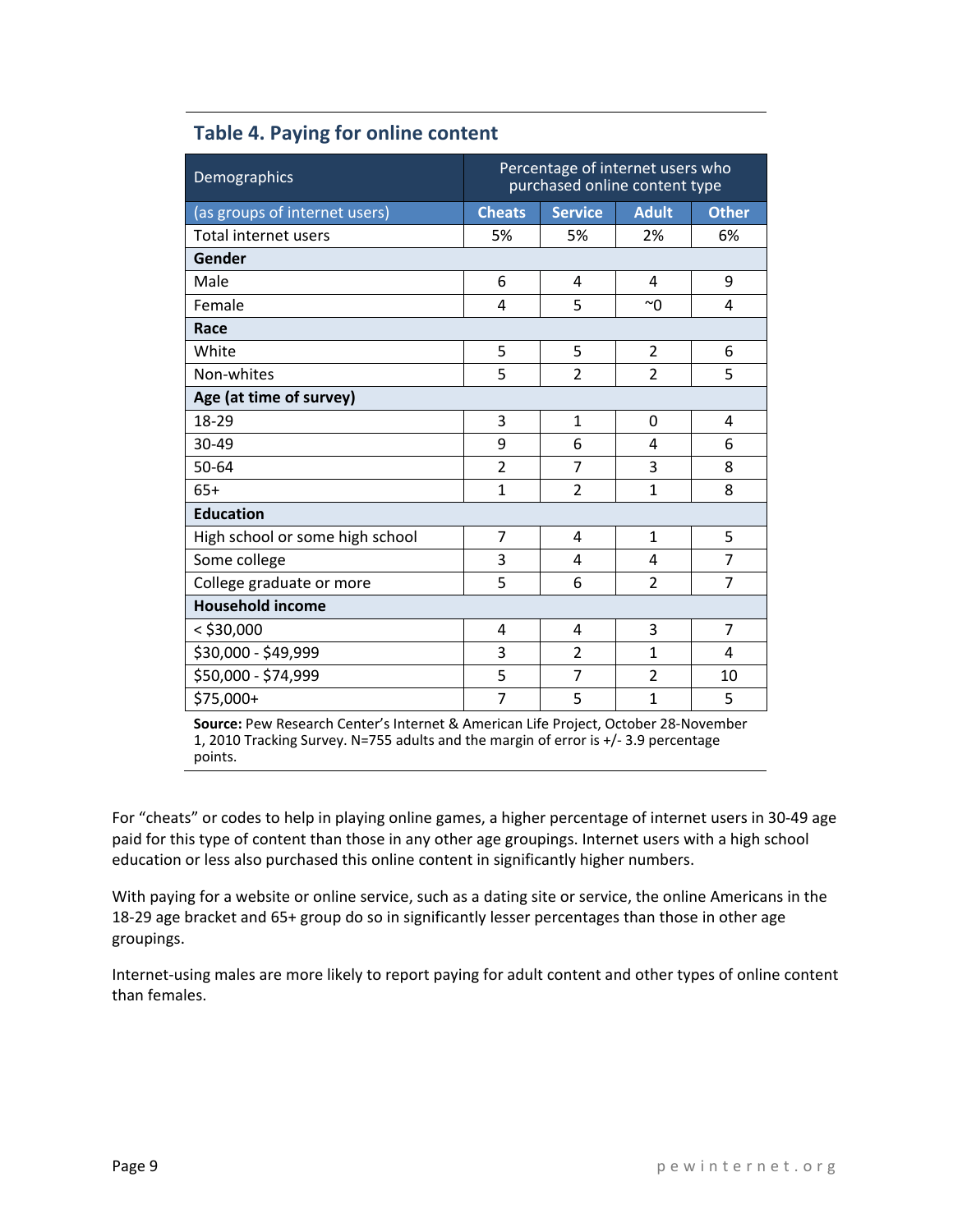## **How much do internet users pay for online content?**

Of those internet users reporting a dollar amount for purchasing online content, the typical user spent \$10 per monthly. However, there was considerable variance, with Figure 3 showing the percentages for five monthly spend categories.



## **Figure 3: Spending for online content in a given month by percentage of internet users**

**Source:** Pew Research Center's Internet & American Life Project, October 28‐November 1, 2010 Tracking Survey. N=755 adults and the margin of error is +/‐ 3.9 percentage points.

## **Who doesn't pay for online content**

In analyzing the 35% of internet users who report not purchasing online content, notable findings are:

- A higher percentage of non‐white internet users do not purchase online content than internet users who are white.
- A higher percentage of internet users 50 and older do not purchase online content relative to those in young age groups.
- Education and income are correlated with not purchasing online content, with those internet users in the lower education and lower income brackets not purchasing online content in higher percentages than those with higher education attainment and higher incomes.

A detailed demographic breakdown of those who reported not paying for online content is shown in Table 5.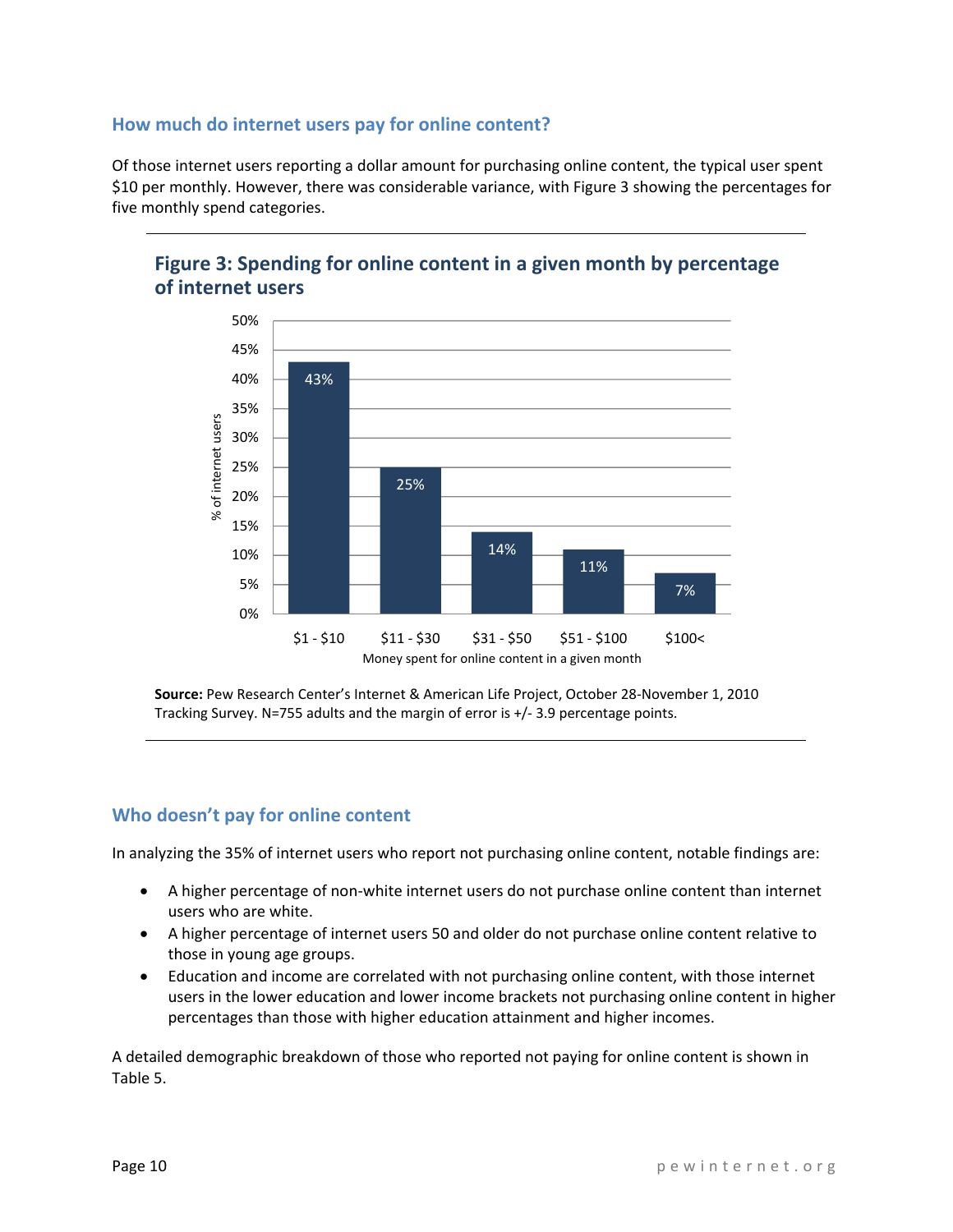| Demographics                    | Percentage of internet users who<br>purchased online content type |  |  |  |  |
|---------------------------------|-------------------------------------------------------------------|--|--|--|--|
| (as groups of internet users)   | % of internet users who DID NOT<br>purchased online content type  |  |  |  |  |
| Total internet users            | 35%                                                               |  |  |  |  |
| Gender                          |                                                                   |  |  |  |  |
| Male                            | 33                                                                |  |  |  |  |
| Female                          | 37                                                                |  |  |  |  |
| Race                            |                                                                   |  |  |  |  |
| White                           | 35                                                                |  |  |  |  |
| Non-whites                      | 42                                                                |  |  |  |  |
| Age (at time of survey)         |                                                                   |  |  |  |  |
| 18-29                           | 33                                                                |  |  |  |  |
| 30-49                           | 29                                                                |  |  |  |  |
| 50-64                           | 39                                                                |  |  |  |  |
| $65+$                           | 45                                                                |  |  |  |  |
| <b>Education</b>                |                                                                   |  |  |  |  |
| High school or some high school | 49                                                                |  |  |  |  |
| Some college                    | 33                                                                |  |  |  |  |
| College graduate or more        | 24                                                                |  |  |  |  |
| <b>Household income</b>         |                                                                   |  |  |  |  |
| $<$ \$30,000                    | 46                                                                |  |  |  |  |
| \$30,000 - \$49,999             | 33                                                                |  |  |  |  |
| \$50,000 - \$74,999             | 27                                                                |  |  |  |  |
| \$75,000+                       | 25                                                                |  |  |  |  |

## **Table 5. Not paying for online content**

**Source:** Pew Research Center's Internet & American Life Project, October 28‐ November 1, 2010 Tracking Survey. N=755 adults and the margin of error is +/‐ 3.9 percentage points.

## **Sources**

- 1. Anderson, C. (2006). The long tail: Why the future of business is selling more of less. New York: Hyperion.
- 2. Kafka, P. (2009) Who's Going to Pay for Online Content? A) A Few of You B) Barely Anyone C) You're Already Paying. All Things Digital, The Wall Street Journal. 16 Nov. Available at: http://mediamemo.allthingsd.com/20091116/whos-going-to-pay-for-online-content-a-a-few-ofyou‐b‐barely‐anyone‐c‐youre‐already‐paying/
- 3. Pew Internet & American Life Project Survey, Cell Phones, April 29 and May 30, 2010. Available at http://pewinternet.org/Shared‐Content/Data‐Sets/2010/May‐2010‐‐Cell‐Phones.aspx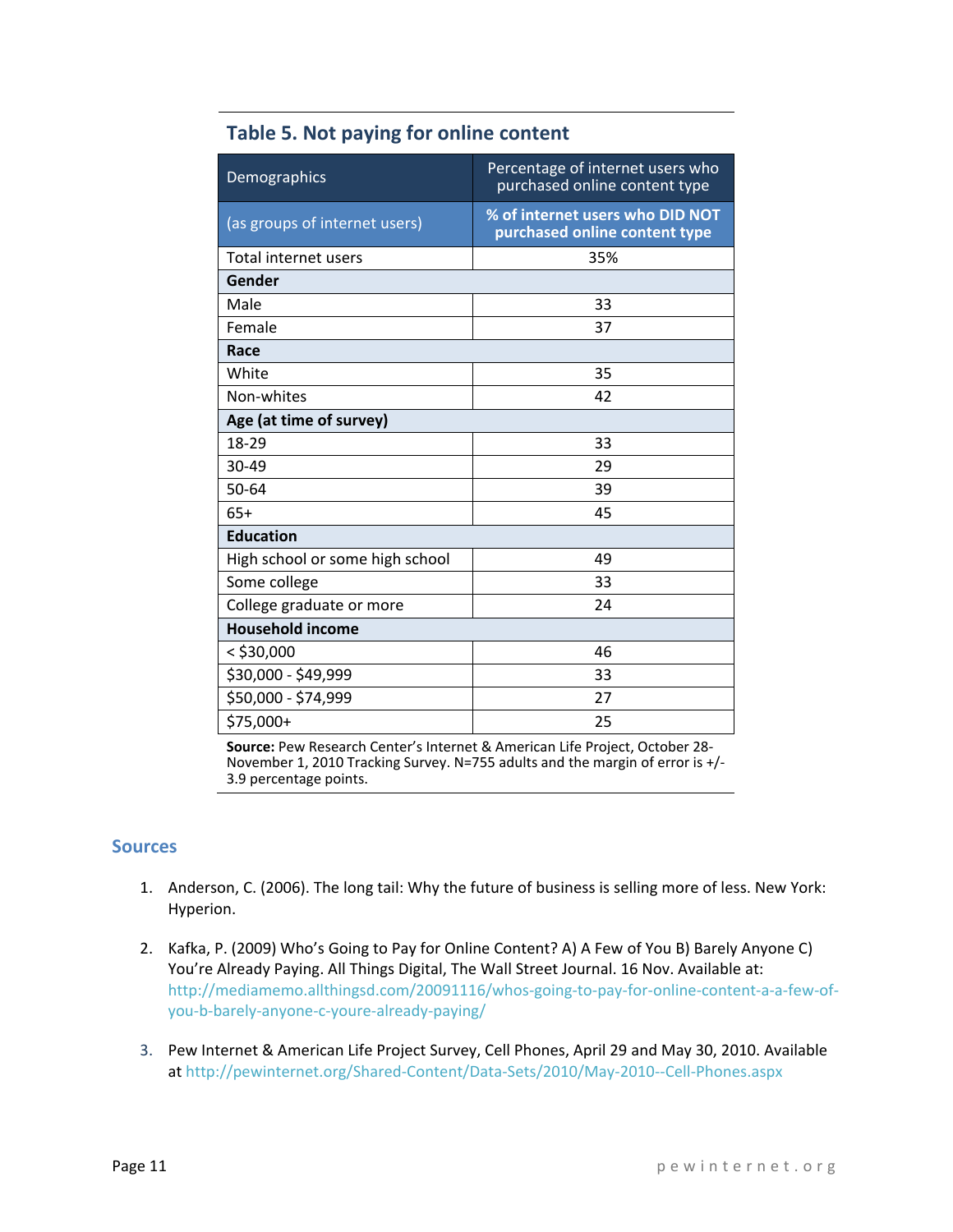4. Pew Internet & American Life Project Survey, Omnibus Survey, October 28‐November 1, 2010.

#### **Methodology**

The PSRAI October 2010 Omnibus Week 4 obtained telephone interviews with a nationally representative sample of 1,003 adults living in the continental United States. Telephone interviews were conducted by landline (672) and cell phone (331, including 134 without a landline phone). The survey was conducted by Princeton Survey Research Associates International (PSRAI). Interviews were done in English by Princeton Data Source from October 28‐November 1, 2010. Statistical results are weighted to correct known demographic discrepancies. The margin of sampling error for the complete set of weighted data is ±3.7 percentage points.

#### **Survey Questions**

#### **October 2010 Omnibus Week 4**

Prepared by Princeton Survey Research Associates International

- Q6a Do you use the internet, at least occasionally? *{PIAL Trend}*
	- 1 Yes 74%
	- $2 \text{ No} 26\%$
- Q6b Do you send or receive email, at least occasionally? *{PIAL Trend}*
	- 1 Yes 67%
	- $2 \text{ No} 33\%$

#### **Total internet users = 75% ("yes" to either 6a or 6b)**

#### **ASKED OF ALL INTERNET USERS – N=755**

- Q7 Did you happen to use the internet YESTERDAY? *{PIAL Trend}*
	- 1 Yes, used the internet yesterday ‐‐ 79%
	- 2 No, did not use the internet yesterday 21%

#### **ASK ALL INTERNET USERS (Q6a=1 or Q6b=1 and N=755):**

PAY1 Thinking about all of the different types of content available on the internet….Please tell me if you have ever PAID to access or to download any of the following types of online content. As you think about your answer, please include any subscription service you might have paid for. (First/Next) have you ever PAID to access online or to download …

|    |              |  | Yes |     | No Don't know |
|----|--------------|--|-----|-----|---------------|
| a. | <b>Music</b> |  | 33% | 67% | ∗             |